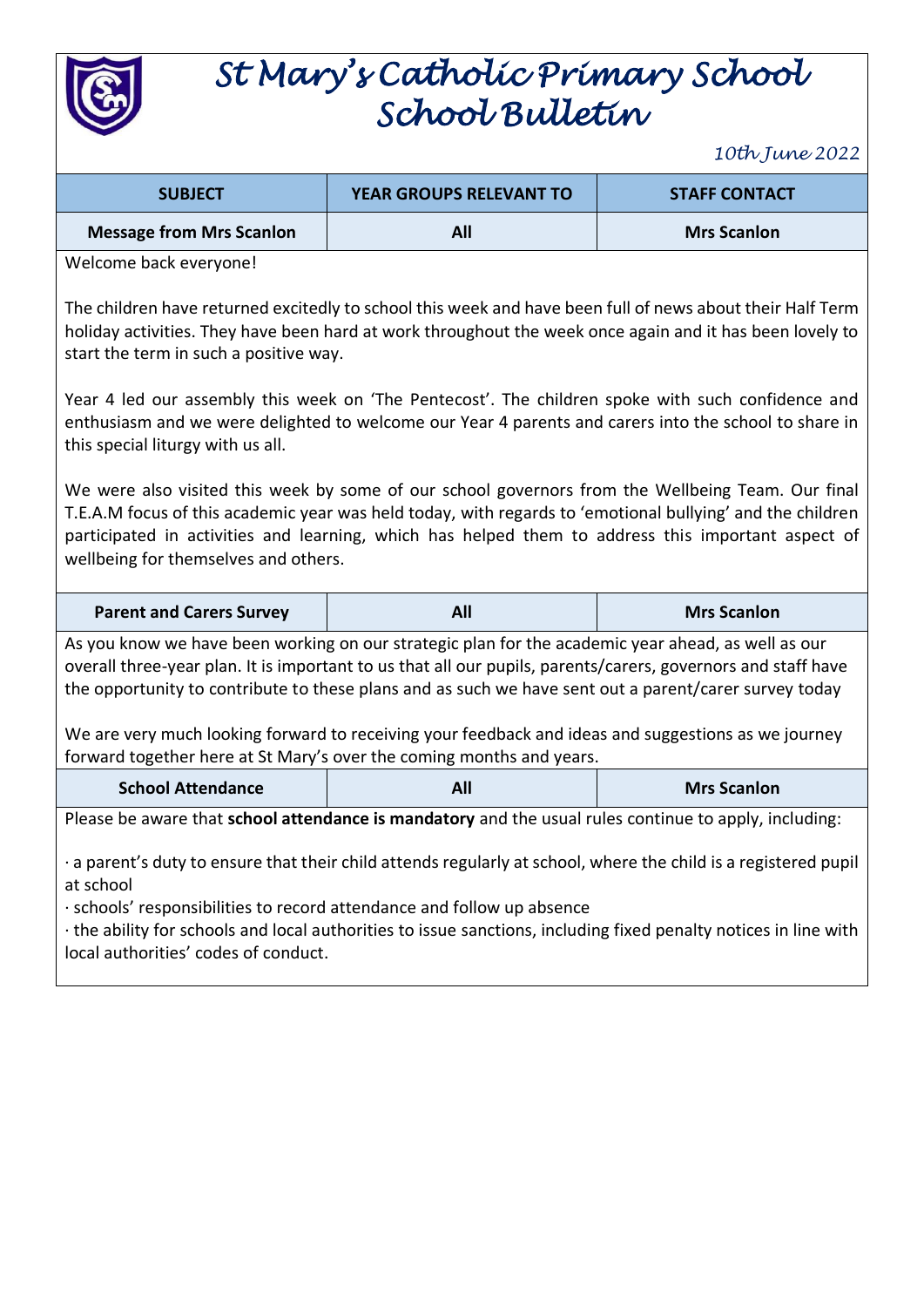|                                                                                                                                                                                                                                                                                                                                                                                                                                                                                                                                                                                                                                                                                                                   | <b>WHAT IS GOOD ATTENDANCE?</b>                             |                                     |                           |                           |                                     |                             |                    |  |  |
|-------------------------------------------------------------------------------------------------------------------------------------------------------------------------------------------------------------------------------------------------------------------------------------------------------------------------------------------------------------------------------------------------------------------------------------------------------------------------------------------------------------------------------------------------------------------------------------------------------------------------------------------------------------------------------------------------------------------|-------------------------------------------------------------|-------------------------------------|---------------------------|---------------------------|-------------------------------------|-----------------------------|--------------------|--|--|
| $\frac{190}{\text{days}}$                                                                                                                                                                                                                                                                                                                                                                                                                                                                                                                                                                                                                                                                                         | $\frac{180}{\text{days}}$                                   | $\frac{178}{\text{days}}$           | $\frac{163}{\text{days}}$ | $\frac{161}{\text{days}}$ | $\frac{143}{\text{days}}$           |                             |                    |  |  |
| 100%                                                                                                                                                                                                                                                                                                                                                                                                                                                                                                                                                                                                                                                                                                              | 95%                                                         | 94%                                 | 86%                       | 85%                       | 75%                                 |                             |                    |  |  |
|                                                                                                                                                                                                                                                                                                                                                                                                                                                                                                                                                                                                                                                                                                                   | Good                                                        | <b>Worrying</b>                     |                           | <b>Serious Concern</b>    |                                     |                             |                    |  |  |
|                                                                                                                                                                                                                                                                                                                                                                                                                                                                                                                                                                                                                                                                                                                   |                                                             |                                     |                           |                           |                                     |                             |                    |  |  |
|                                                                                                                                                                                                                                                                                                                                                                                                                                                                                                                                                                                                                                                                                                                   | Only 1-2 day<br>missed per term                             | Between 3-8 days<br>missed per term |                           |                           | More than 9 days<br>missed per term |                             |                    |  |  |
|                                                                                                                                                                                                                                                                                                                                                                                                                                                                                                                                                                                                                                                                                                                   | <b>Uniform</b>                                              |                                     |                           |                           | All                                 |                             | <b>Mrs Scanlon</b> |  |  |
| for that day and, in these situations, please just email the office who can notify the class teacher. Please<br>see attached our school uniform policy.<br>Please also note the information regarding jewellery, particularly ear-rings.<br>Children wearing ear-rings will not be allowed to participate in swimming or PE lessons. If a child is<br>wearing ear-rings on a day where they have a swimming or PE lessons, they will be given the opportunity<br>to remove their ear-rings themselves. If your child is unable to remove their own ear-rings please can<br>you ensure they are removed at home before coming to school as staff members are not allowed to<br>assist children removing ear-rings. |                                                             |                                     |                           |                           |                                     |                             |                    |  |  |
| <b>Friends of St Mary's Contact</b><br>All                                                                                                                                                                                                                                                                                                                                                                                                                                                                                                                                                                                                                                                                        |                                                             |                                     |                           |                           |                                     |                             | <b>FSM</b>         |  |  |
|                                                                                                                                                                                                                                                                                                                                                                                                                                                                                                                                                                                                                                                                                                                   |                                                             |                                     |                           |                           |                                     |                             |                    |  |  |
| The new email address for the Friends of St Mary's is now $-$                                                                                                                                                                                                                                                                                                                                                                                                                                                                                                                                                                                                                                                     |                                                             |                                     |                           |                           |                                     |                             |                    |  |  |
|                                                                                                                                                                                                                                                                                                                                                                                                                                                                                                                                                                                                                                                                                                                   | friendsofstmarysschcrowborough@outlook.com                  |                                     |                           |                           |                                     |                             |                    |  |  |
| Please see their attached Newsletter and Minutes of their recent AGM                                                                                                                                                                                                                                                                                                                                                                                                                                                                                                                                                                                                                                              |                                                             |                                     |                           |                           |                                     |                             |                    |  |  |
|                                                                                                                                                                                                                                                                                                                                                                                                                                                                                                                                                                                                                                                                                                                   | Mufti Day - Friday 1st July 2022<br>All<br>'Bring a bottle' |                                     |                           |                           |                                     | <b>Friends of St Mary's</b> |                    |  |  |
| There will be a <b>Mufti Day</b> (own clothes) <b>on the 1st July</b> for the Friends of St Mary's School Fete.                                                                                                                                                                                                                                                                                                                                                                                                                                                                                                                                                                                                   |                                                             |                                     |                           |                           |                                     |                             |                    |  |  |
| The opportunity to dress in Mufti (own clothes) will be in exchange for a bottle which can be brought<br>into school on the morning of the 1 <sup>st</sup> July 2022 and handed to a member of the Friends of St Mary's -<br>who will be available in the school driveway at the beginning of the day.                                                                                                                                                                                                                                                                                                                                                                                                            |                                                             |                                     |                           |                           |                                     |                             |                    |  |  |
|                                                                                                                                                                                                                                                                                                                                                                                                                                                                                                                                                                                                                                                                                                                   | <b>Multiplication Practise</b>                              |                                     |                           |                           |                                     | All – but especially Year 4 | <b>Miss Cook</b>   |  |  |
| Good luck Year 4s who are taking their Multiplication Tables Check. TTRS and Mymaths<br>are an excellent way to practise the speed and accuracy of your calculations. Here are a<br>couple of other links you might want to explore<br>https://mathsframe.co.uk/en/resources/resource/477/Multiplication-Tables-Check                                                                                                                                                                                                                                                                                                                                                                                             |                                                             |                                     |                           |                           |                                     |                             |                    |  |  |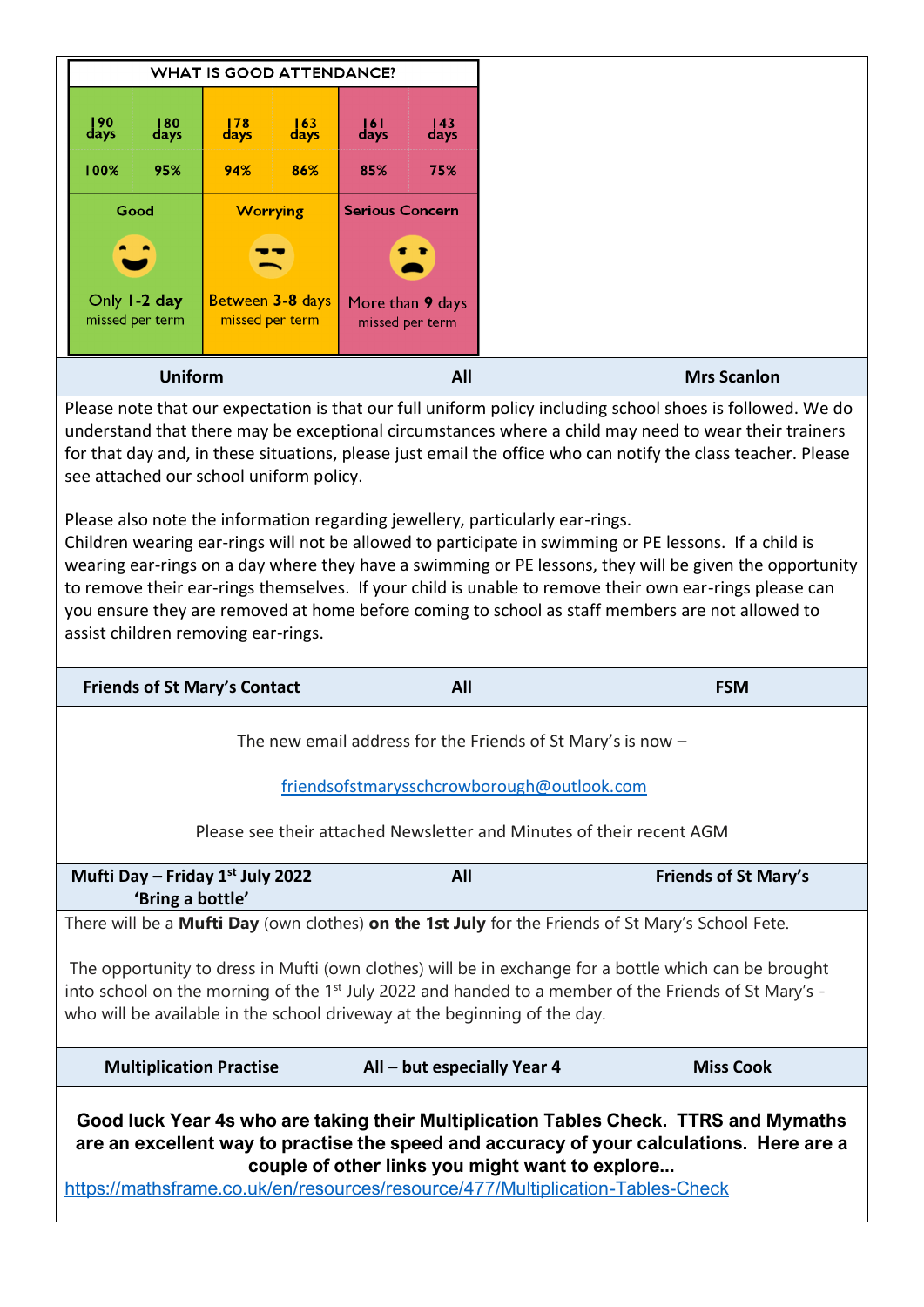If you click 'adjust difficulty' you can select which tables you want your child to practise and also adjust the time per question – if 6 seconds is too quick then I suggest you change this and over time reduce it.



Another site which has been recommended is: [https://www.themathsfactor.com/times-tables](https://www.themathsfactor.com/times-tables-check/#/)[check/#/](https://www.themathsfactor.com/times-tables-check/#/) You can select groups of multiplication tables to practise, and then it gives you the option of selecting a time per question.

|                                                               | Hi. Which times tables you would like to check?                                                                                      |                                               | $\odot$              |                                     |                                                                                                                                                                                                     |                 |                                                                                                          |
|---------------------------------------------------------------|--------------------------------------------------------------------------------------------------------------------------------------|-----------------------------------------------|----------------------|-------------------------------------|-----------------------------------------------------------------------------------------------------------------------------------------------------------------------------------------------------|-----------------|----------------------------------------------------------------------------------------------------------|
| Explorer<br>The 2, 5 and 10 times tables                      |                                                                                                                                      | Adventurer 1<br>The 3, 4 and 8 times tables   |                      |                                     |                                                                                                                                                                                                     |                 |                                                                                                          |
| <b>Adventurer 2</b><br>The 6, 7, 9, II and I2 times<br>tables |                                                                                                                                      | Year 4 check<br>All the 2 to I2 times tables  |                      |                                     |                                                                                                                                                                                                     |                 |                                                                                                          |
|                                                               |                                                                                                                                      |                                               |                      | 24<br>out of 25<br><b>Number</b> of | 52·31<br>l 07<br>seconds<br>seconds<br><b>Total time</b><br><b>Fastest correct</b>                                                                                                                  | Slowest correct |                                                                                                          |
|                                                               |                                                                                                                                      | At the end it provides a break down:          |                      | correct answers                     | taken<br>answer                                                                                                                                                                                     | answer          |                                                                                                          |
| $6 \times 5$                                                  | 30                                                                                                                                   | Correct                                       |                      | I-24 seconds                        |                                                                                                                                                                                                     |                 |                                                                                                          |
| 6 ÷ 2                                                         | 3                                                                                                                                    | ✔ Correct                                     |                      | 1.07 seconds                        |                                                                                                                                                                                                     |                 |                                                                                                          |
| $8 \times 3$                                                  | 24                                                                                                                                   | ✔ Correct                                     |                      | 1.79 seconds                        |                                                                                                                                                                                                     |                 |                                                                                                          |
| $II \times I2$                                                | 138                                                                                                                                  | <b>X</b> Wrong                                | $11 \times 12 = 132$ | 4.74 seconds                        |                                                                                                                                                                                                     |                 |                                                                                                          |
| $4 \times 2$                                                  | 8                                                                                                                                    | $\sqrt{\phantom{a}}$ Correct                  |                      | 1-48 seconds                        |                                                                                                                                                                                                     |                 |                                                                                                          |
| $II \times 7$                                                 | 77                                                                                                                                   | Correct                                       |                      | $2-18$ seconds                      |                                                                                                                                                                                                     |                 |                                                                                                          |
| $40 \div 10$                                                  | 4                                                                                                                                    | Correct                                       |                      | I-II seconds                        |                                                                                                                                                                                                     |                 |                                                                                                          |
|                                                               | so you can clearly see which multiplication facts your child needs to practise.<br>All<br><b>St Mary's Nursery</b><br><b>Nursery</b> |                                               |                      |                                     |                                                                                                                                                                                                     |                 |                                                                                                          |
|                                                               |                                                                                                                                      |                                               |                      |                                     |                                                                                                                                                                                                     |                 |                                                                                                          |
|                                                               |                                                                                                                                      |                                               |                      |                                     | Please see attached flyer regarding a nursery social event on 13 <sup>th</sup> July 2022.                                                                                                           |                 |                                                                                                          |
|                                                               | Event                                                                                                                                | <b>Father Dominic's Retirement</b>            |                      |                                     | All                                                                                                                                                                                                 |                 | <b>Church</b>                                                                                            |
| 2022 from 1.30pm to 3.30pm                                    |                                                                                                                                      |                                               |                      |                                     | St Mary's Church are planning a retirement / thank you event for Father Dominic on Sunday 10 <sup>th</sup> July                                                                                     |                 |                                                                                                          |
| 27th June.                                                    |                                                                                                                                      |                                               |                      |                                     | It will be a ticketed event so that numbers can be monitored for catering purposes. Please email<br>naomi_okeeffe@yahoo.com or message her on 07939234066 to say if you want to attend the event by |                 |                                                                                                          |
|                                                               |                                                                                                                                      | and support. It would mean such a lot to him. |                      |                                     |                                                                                                                                                                                                     |                 | They are very keen for as many people to attend with their children to say a huge thank you for his care |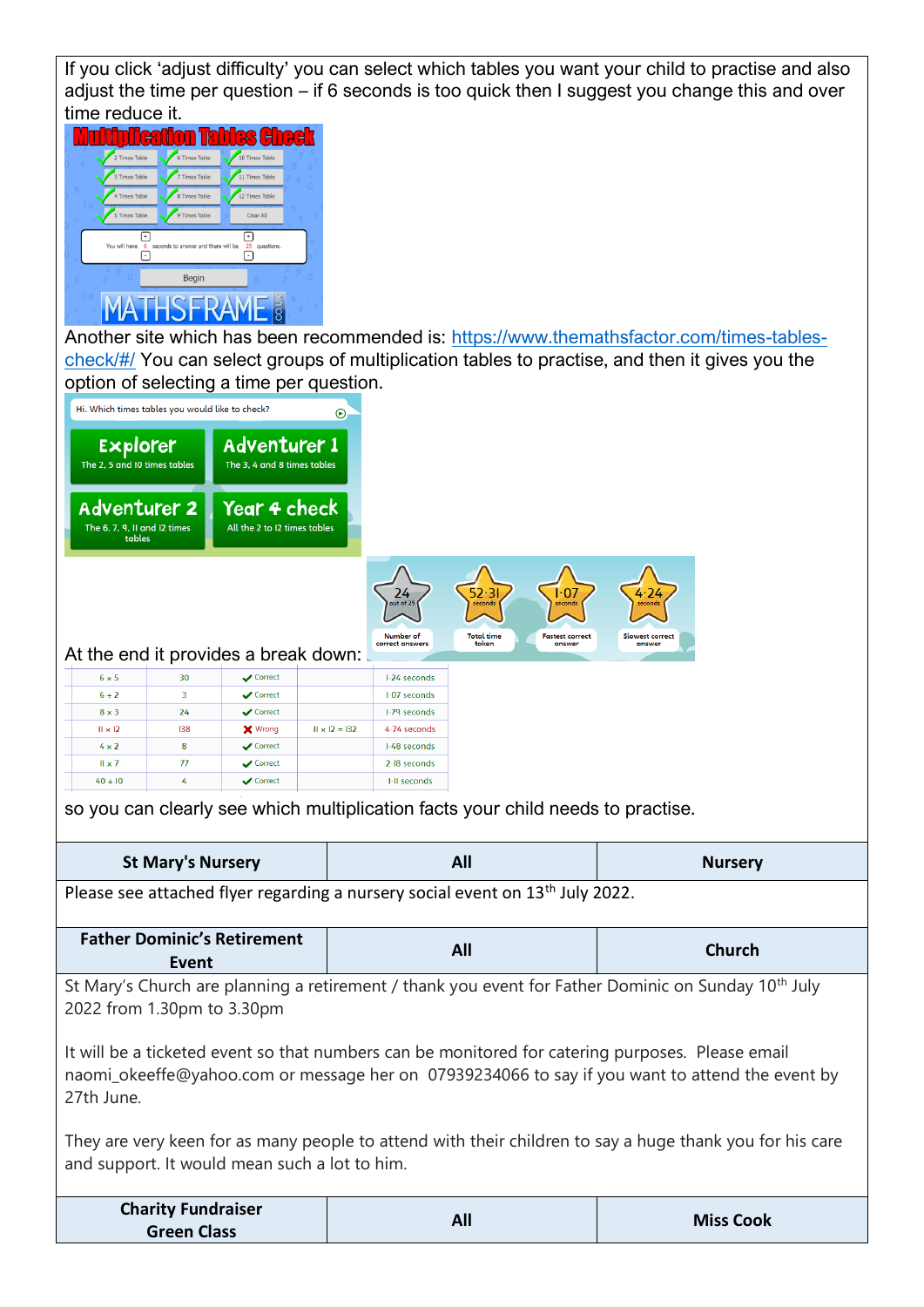Green class have chosen to support **Cancer Research** as their class charity. On **Monday 20th June** we are holding a sports personality day, in which all pupils in all year groups can come to school dressed as either a sports personality, or someone representing their favourite sport.

Please note that there is **no need to buy any special clothing** as dressing up is completely optional.

There will be a fun obstacle course to take part in on the field at lunchtime.

We are asking for a **voluntary contribution of £1** to come to school in your sporty clothes to raise money for Cancer Research.

Thank you for your support.

### Important

The following INSET DAYS have been decided for the next academic school year 2022/23. School will be closed to all pupils on these days.

#### **1st September 2022 2 nd September 2022 3 rd January 2023 20th July 2023 21st July 2023**

#### **2022/23 Term Dates**

| Term 1            | 5 September 2022 | 21 October 2022  |
|-------------------|------------------|------------------|
| Autumn break      | 24 October 2022  | 28 October 2022  |
| Term <sub>2</sub> | 31 October 2022  | 16 December 2022 |
| Christmas break   | 19 December 2022 | 2 January 2023   |
| Term <sub>3</sub> | 4 January 2023   | 10 February 2023 |
| February break    | 13 February 2023 | 17 February 2023 |
| Term 4            | 20 February 2023 | 31 March 2023    |
| April break       | 3 April 2023     | 14 April 2023    |
| Term 5            | 17 April 2023    | 26 May 2023      |
| May break         | 29 May 2023      | 2 June 2023      |
| Term <sub>6</sub> | 5 June 2023      | 19 July 2023     |

Monday May 1<sup>st</sup> 2023 is a Public Bank Holiday - School is closed

## **TERM 6**

(Split into weeks)

13.06.22 - Red and Indigo Class group photos 16.06.22 - Bags to School Collection - Friends of St Mary's 17.06.22 - Father's Day Gift Sale - Friends of St Mary's

23.06.22- New Reception Class 2022 Stay and Play Session 10am - 11am 24.06.22 to 27.06.22 - Indigo and Violet Classes Residential at PGL Windmill Hill